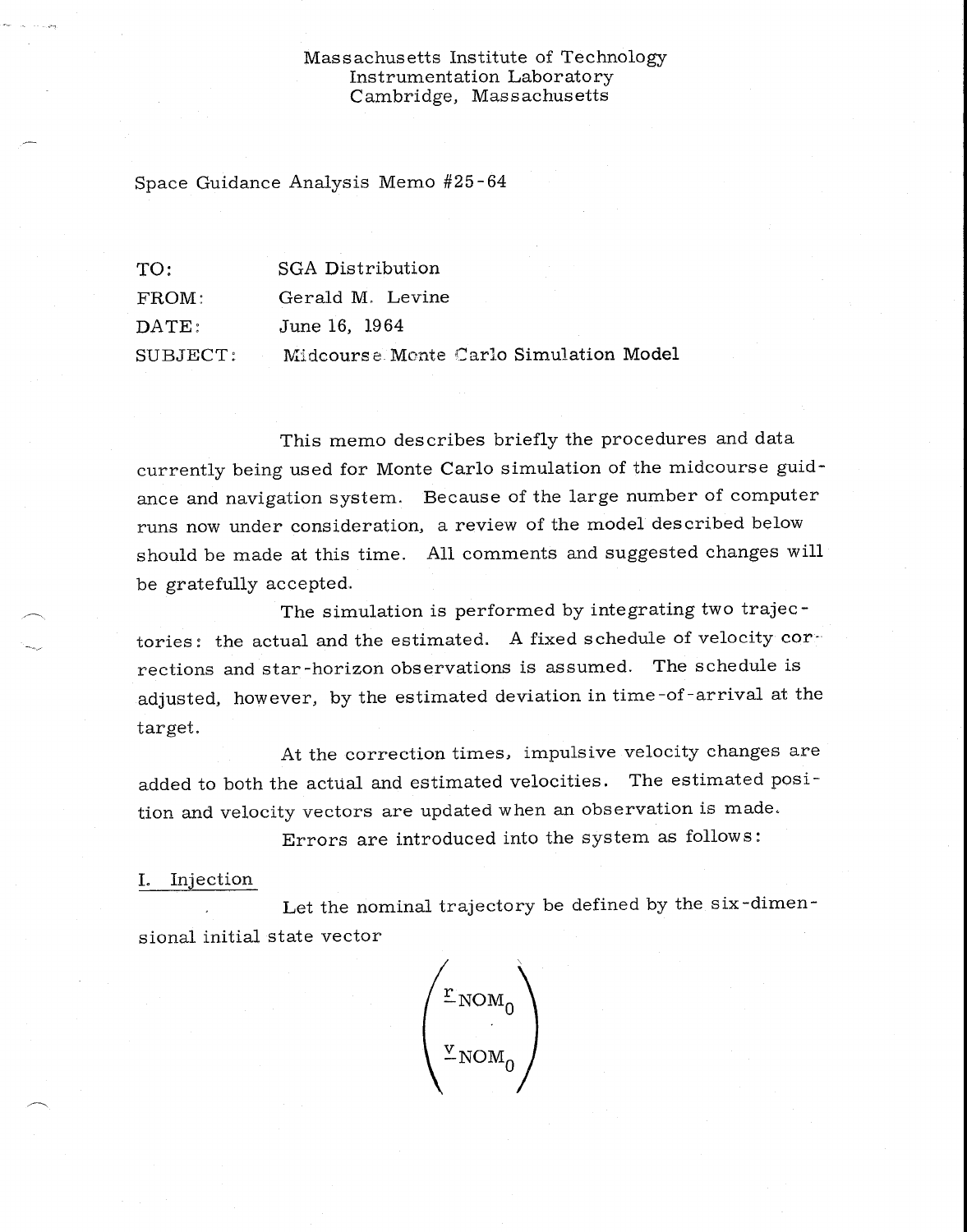To generate actual initial conditions, use is made of the covariance matrix of injection deviations  $X_0$ .

As in SGA Memo #56, let

$$
\underline{\ell}_i = \text{Eigenvalues of } X_0 \text{ matrix} (i = 1, 2, ..., 6)
$$
  

$$
\underline{x}_i = \text{Eigenvectors of } X_0 \text{ matrix} (i = 1, 2, ..., 6)
$$

Then,the initial state vector is given by

$$
\begin{pmatrix} \mathbf{r}_0 \\ \mathbf{v}_0 \end{pmatrix} = \begin{pmatrix} \mathbf{r}_{\text{NOM}_0} \\ \mathbf{v}_{\text{NOM}_0} \end{pmatrix} + \sum_{i=1}^{6} \text{RNDMN} \left( \sqrt{\ell_i} \right) \mathbf{x}_i
$$

If  $E_0$  is the covariance matrix of injection uncertainties, then the estimated initial state vector is obtained in the same manner .

$$
\begin{pmatrix}\n\mathbf{r}_{EST_0} \\
\mathbf{v}_{EST_0}\n\end{pmatrix} = \begin{pmatrix}\n\mathbf{r}_0 \\
\mathbf{v}_0\n\end{pmatrix} + \sum_{i=1}^{6} \text{RNDMN} \left(\sqrt{\lambda_i}\right) \mathbf{e}_i
$$

where the  $\lambda_i$  and  $e_i$  are the eigenvalues and eigenvectors of the  $E_0$  matrix. A third matrix that is used is the assumed covariance matrix

of injection uncertainties  $E_0^*$ . This is the matrix (actually, its square root) which is used to calculate the weighting vectors for measurement incorporation. (See SGA Memo #40. )

The matrices  $X_0$ ,  $E_0$ , and  $E_0^*$  are presently taken to be equal, even though they are three different matrices and could have different values.

The error matrices used for translunar and transearth injection are complete  $6 \times 6$  matrices including cross correlation terms. The square roots of the diagonal elements of the injection error matrices in local vertical coordinates are shown in Table 1. The correlations are not shown in the table.

2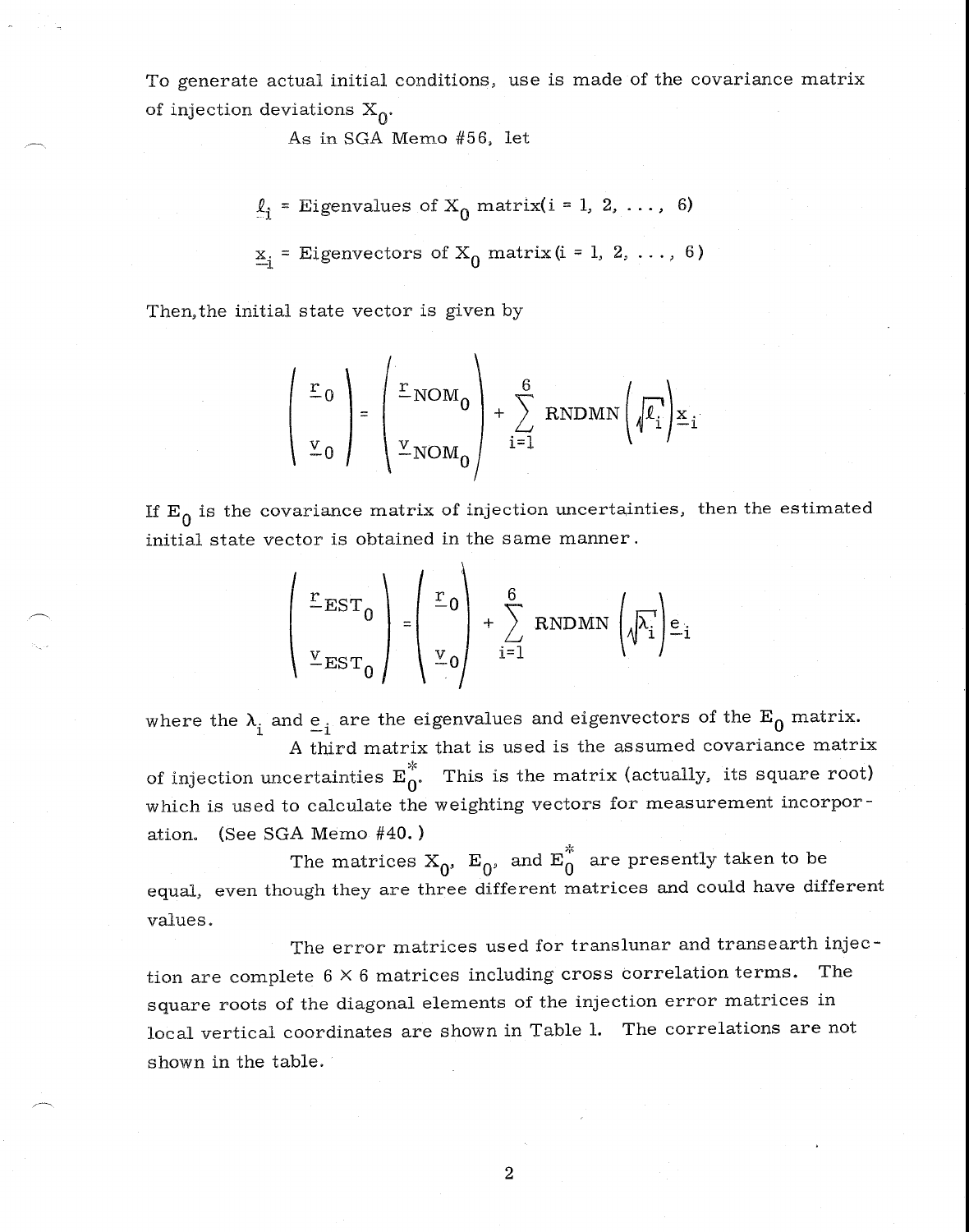II. Velocity Corrections

| Let                                                                                             |                                                                                           |
|-------------------------------------------------------------------------------------------------|-------------------------------------------------------------------------------------------|
| $\Delta v$ <sub>D</sub>                                                                         | = Desired velocity correction calculated<br>from $\frac{r}{r}$ EST and $\frac{v}{r}$ EST. |
| $\frac{\Delta \text{v}}{\text{M}}$                                                              | = Measured velocity correction.                                                           |
| $\Delta \mathrm{v}$                                                                             | $=$ Actual velocity correction.                                                           |
| $\Delta_{\underline{\textbf{v}}_{\textbf{M}}}$ - $\Delta_{\underline{\textbf{v}}_{\textbf{D}}}$ | = Deviation in velocity correction.                                                       |
| $\Delta \underline{\mathrm{v}}$ - $\Delta \underline{\mathrm{v}}$ <sub>M</sub>                  | = Uncertainty in velocity correction.                                                     |

Both the uncertainty and the deviation in a velocity correction are assumed to be composed of a normally distributed angular error and a rectangularly distributed magnitude error. The statistics of the velocity correction errors are given in Table 2,

## III. Star -Horizon Observations

Required in the calculation of weighting vectors for measurement incorporation is the assumed variance of the measurement error. This is the sum of the assumed variances of the sextant error and the horizon error of the planet involved in the measurement. The actual errors are generated from the following model:

$$
\alpha_n = \alpha_{n-1} e^{-\lambda (t_n - t_{n-1})} + \text{BIAS} + \text{RNDMN}(\sigma)
$$

where  $\alpha_{\rm n}^{\rm}$  and  $\alpha_{\rm n$ -1 are the measurement errors at the present and previous times  $t_n$  and  $t_{n-l}$ ,  $\lambda$  is the sextant correlation coefficient, and  $\sigma$  is the square root of the sum of the actual variances of the sextant and horizon. The values of the various parameters are shown in Table 3.

## IV. Physical Constants

All physical constants are presently assumed to be perfectly known, but provisions exist for inserting errors in the gravitational constants of the earth, moon and sun, and in the radii of the earth and moon.

3